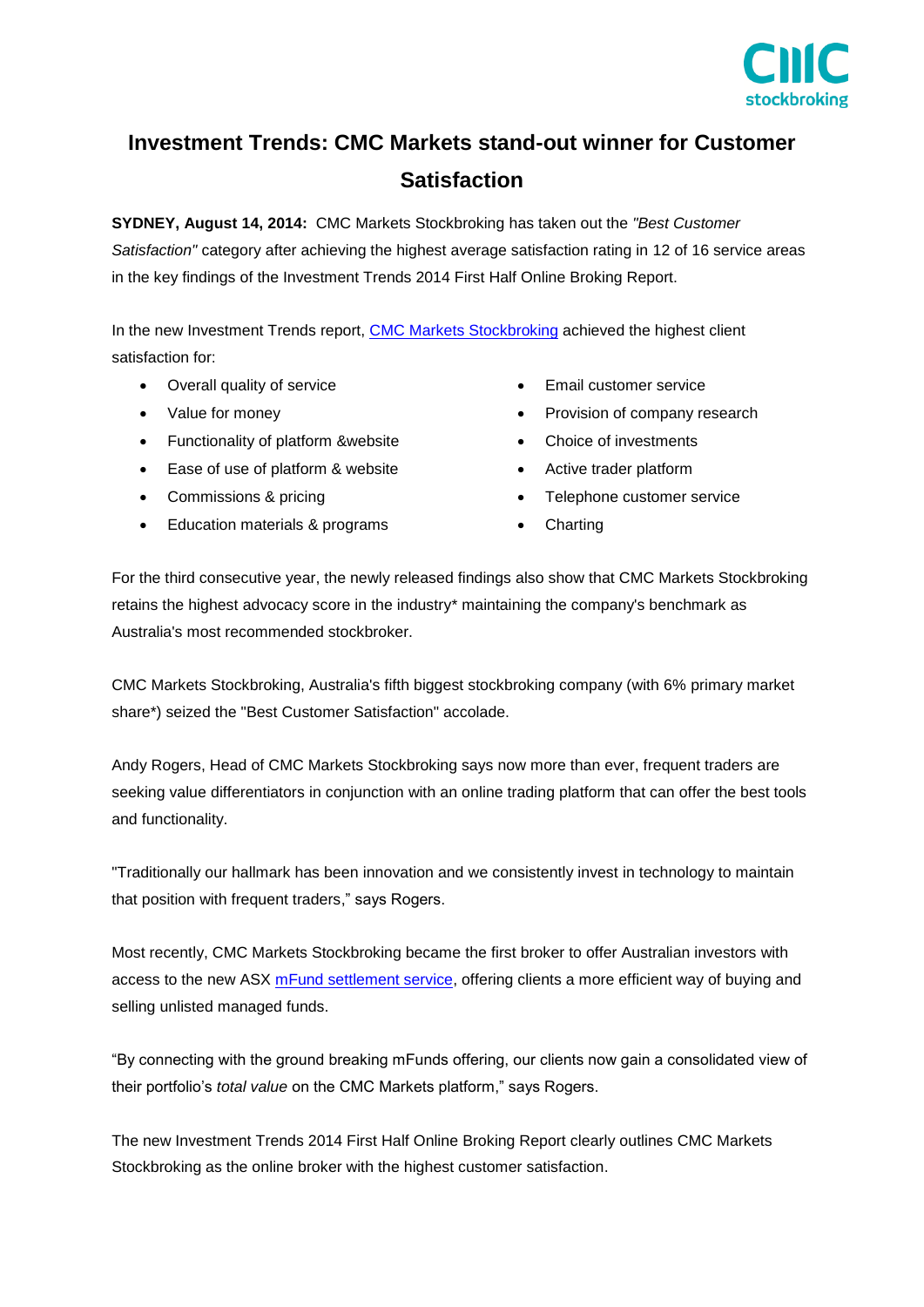

Rogers says the Frequent Trader Program has been extremely successful in delivering to the niche needs of even the most demanding frequent traders.

"It's our view that Australian investors don't need to consolidate their wealth with just one institution, they should look for providers that offer best value and integration with third parties delivering best of breed technologies, traditionally found on professional-only platforms," says Rogers.

Signalling CMC Markets Stockbroking future direction for 2014 and beyond, Rogers advises, "We have a number of significant technology improvements within the pipeline that will connect investors with multiple service providers within the financial services eco system value chain. This holistic approach will continue to drive a compelling proposition to switchers demanding the best tools, features and value from their broker".

CMC Markets Stockbroking also placed first for 'the provision of company research' and ['education](http://www.cmcmarkets.com.au/en/education) materials and programs'.

"Our award-winning educational materials have industry-wide recognition and our focus on strategic partnerships ensured CMC Markets Stockbroking was first in Australia to offer traders theScreener's star-rated reports on ASX and global stocks; Trading Central's live technical analysis; plus portfolio management and tax tools by Sharesight, which significantly reduce administrative tasks and reduce the burden of taxation returns," added Rogers.

The new report highlights CMC Markets Stockbroking has recently made (research) improvements to their premium platform including an affiliation with Sharesight.

Rogers believes the breadth of offering CMC Markets Stockbroking offers frequent traders will be the key to unlocking and driving the switching process.

"In terms of winning greater market share, CMC Markets provides traders with a plethora of compelling reasons to switch to our Frequent Trader Program," says Rogers.

"Frequent traders want the best brokerage costs, an easy to use platform with great tools, charting and pricing. Moreover they want their broker to provide high quality customer service, which makes doing business with CMC Markets easy".

In the coming months CMC Markets dedicated in-house IT experts plan to unveil more innovative proprietary technology to its stockbroking customers - demonstrating to those traders considering switching that the best platform, features and tools are attainable alongside best value.

Ends.